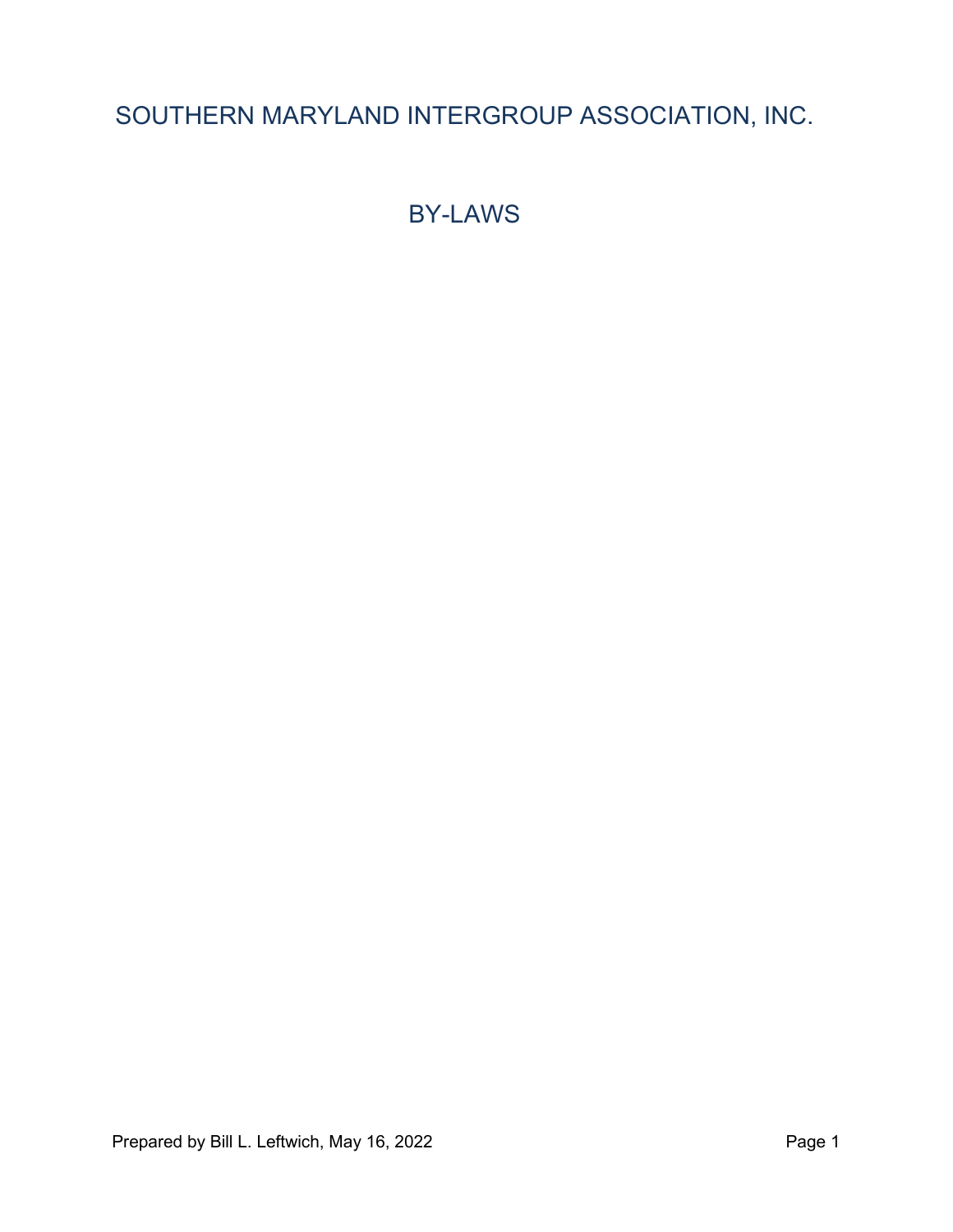# SOUTHERN MARYLAND INTERGROUP ASSOCIATION, INC. **BY-LAWS TABLE OF CONTENTS**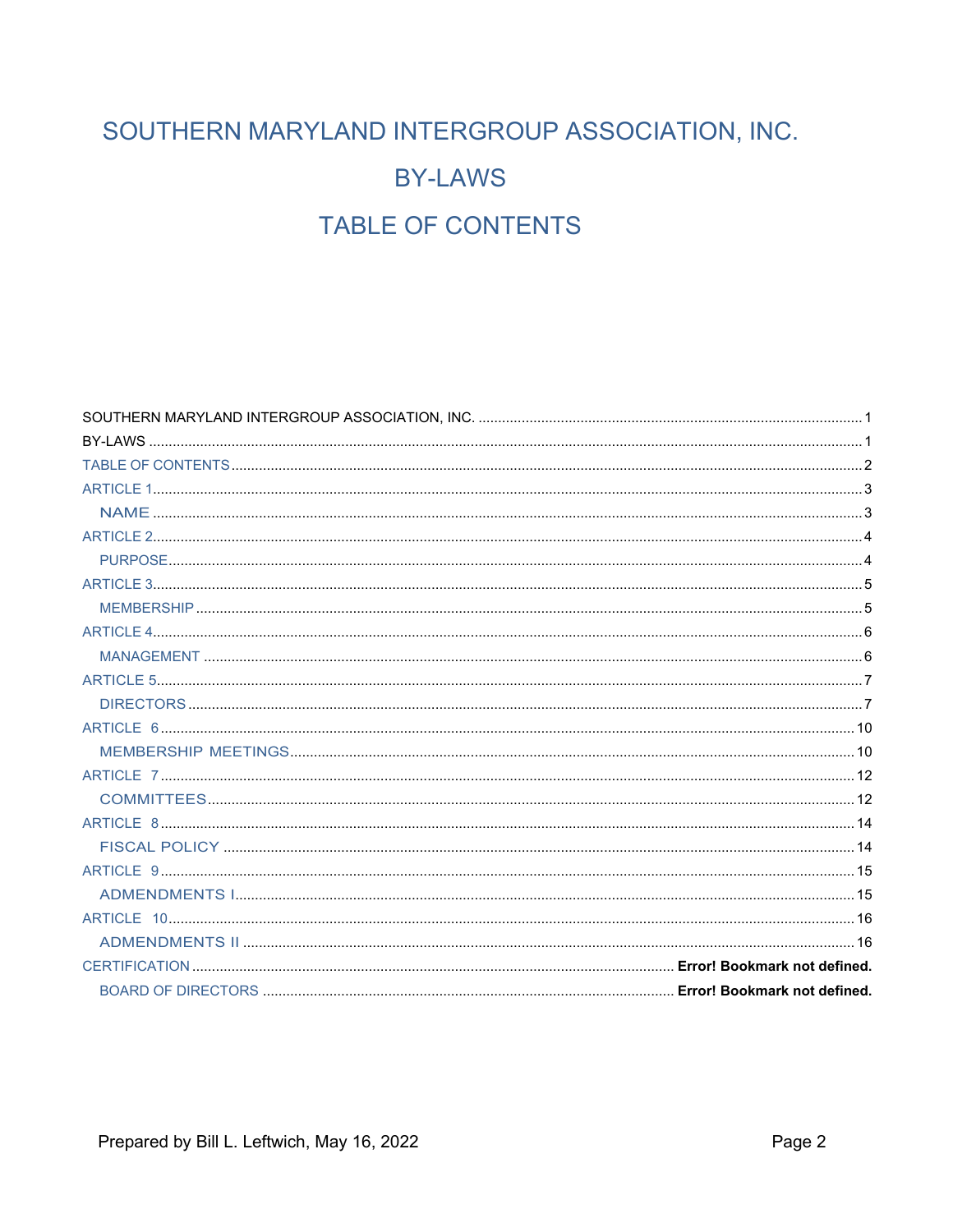## ARTICLE 1 NAME

1.1. The name of this organization (which is hereafter called the Corporation), shall be the Southern Maryland Intergroup Association, Inc. (SMIA).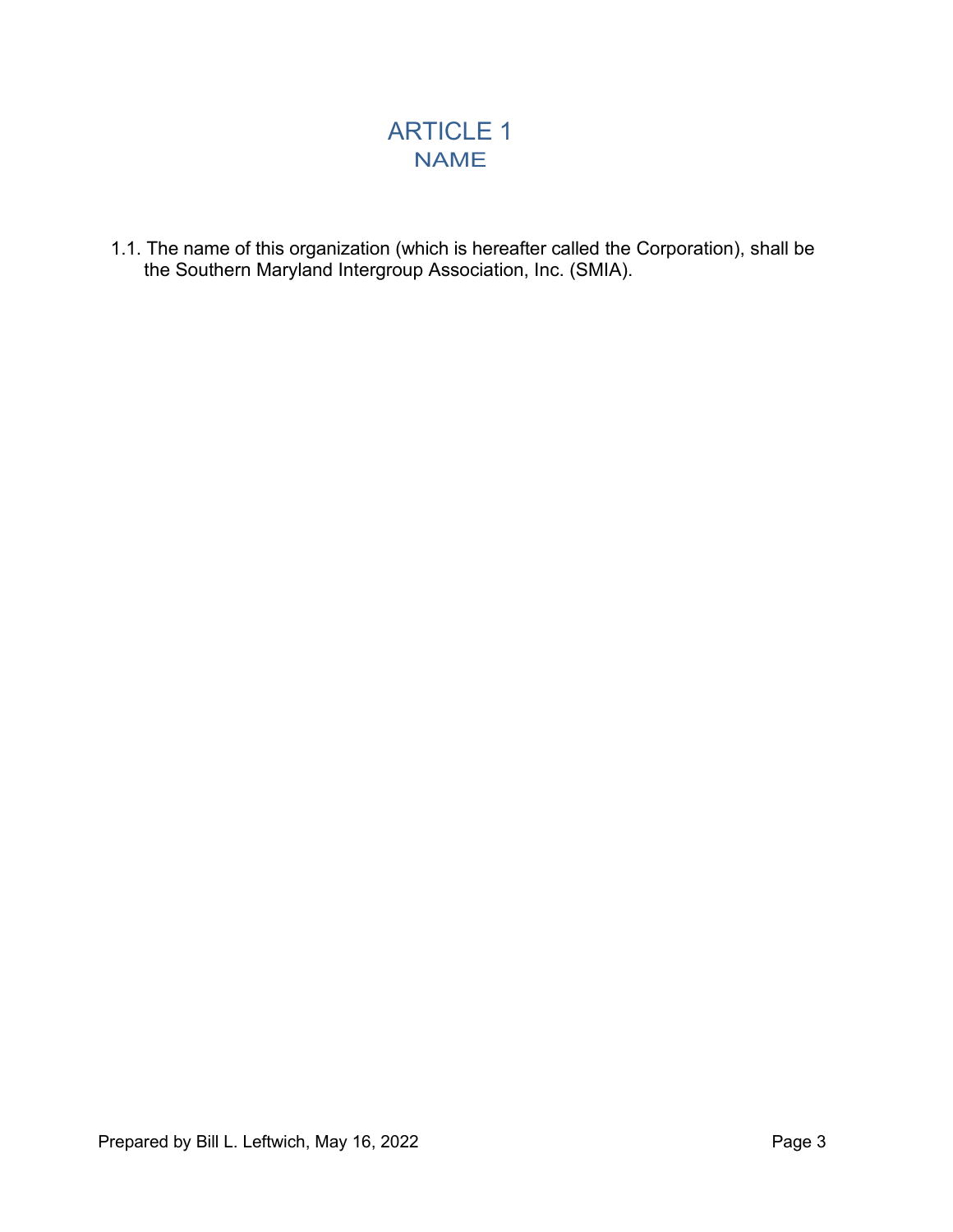## ARTICLE 2 PURPOSE

2.1 The primary purpose of said Corporation shall be to aid in the relief and recovery of persons suffering from alcoholism and it's attending problems. To accomplish this, the Corporation is empowered to do the following:

- 2.1.1 To receive and disburse funds. To perform any other lawful acts necessary or desirable to carry on any of the Corporate purposes.
- 2.1.2 To carry on any activity; to purchase, acquire, hold and/or dispose of any property (real, personal, or mixed), as may be requisite or desirable for the transaction of the business or the affairs of the Corporation.
- 2.1.3 To acquire property for Corporate purposes by grant, gift, purchase, wills or bequeaths. Individual contributions shall not exceed the limitations prescribed by the AA General Service Office.
- 2.1.4 The core function of said corporation is to maintain a toll-free help number, provide updated meeting list and maintain a website.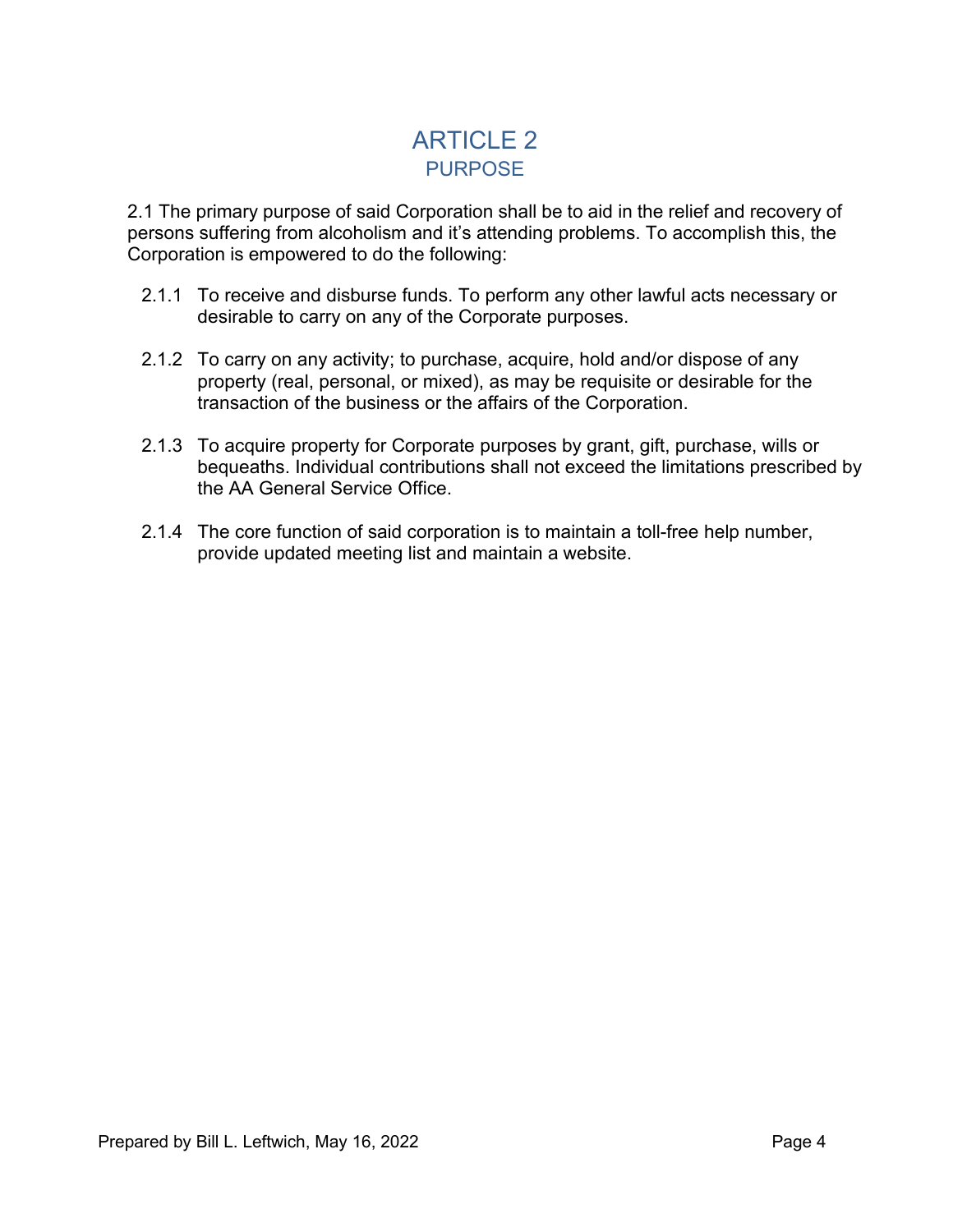## ARTICLE 3 **MEMBERSHIP**

- 3.1 Membership is open to any AA group or AA meeting in Calvert, Charles, St. Mary's or nearby counties that select to participate in the Corporation.
- 3.2 Each participating group shall elect one person as its Intergroup Representative to serve as its voice in the affairs of the Corporation and to vote its wishes. Each group may elect one or more alternate representative(s) as it deems necessary, but voting remains at one vote per group. No person shall have more than one (1) vote.
- 3.3 The aggregate of the Intergroup Representatives, their alternates, Standing Committee Chairs and Districts Representatives for Corrections & Treatment and Public Information & Cooperation with the Professional Community shall be known as and hereafter referred to as the Membership.
- 3.4 Each member shall be given a copy of these By-Laws.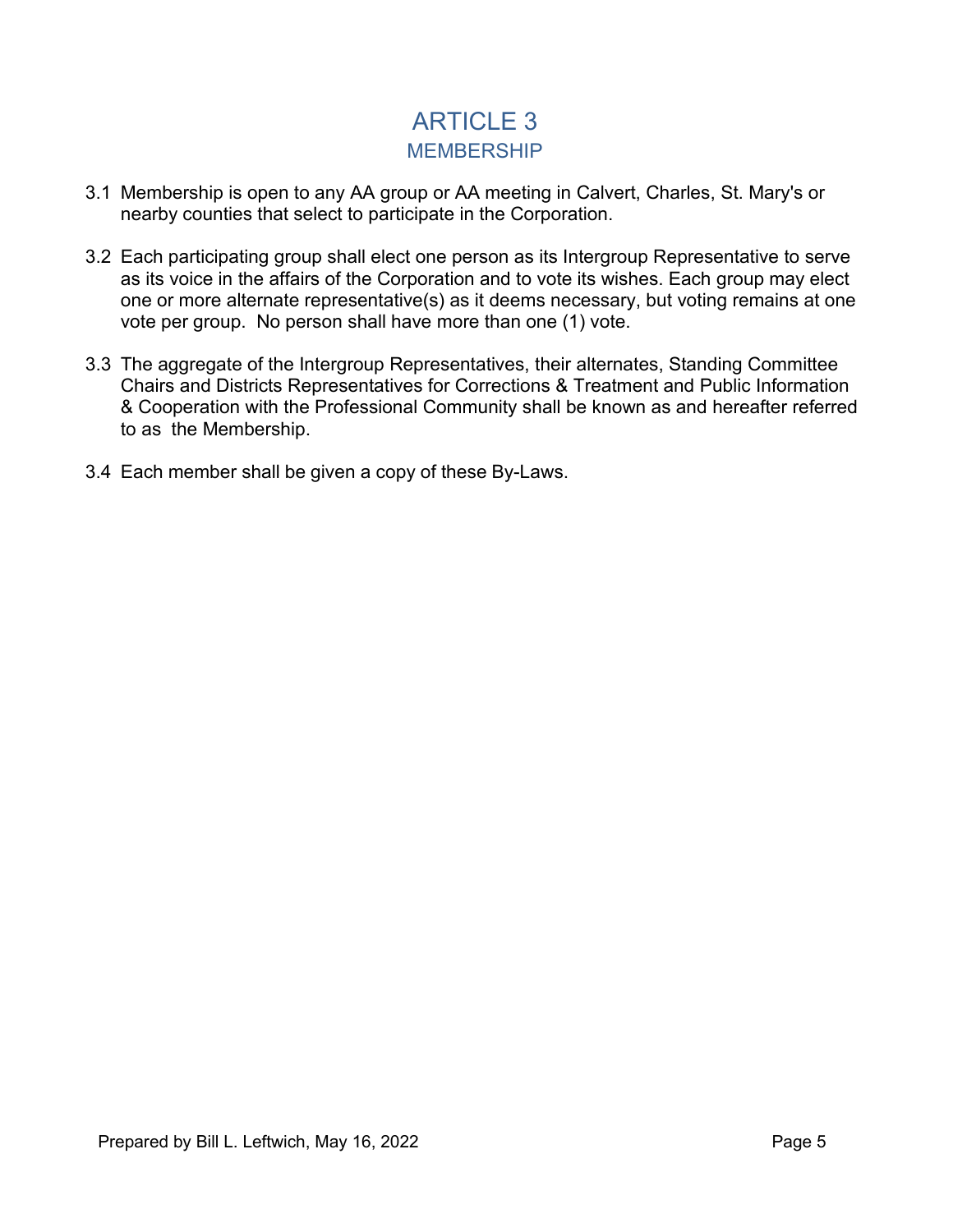## ARTICLE 4 MANAGEMENT

- 4.1 The business and the property of the Corporation, except as otherwise provided for by statute or these By-Laws, shall be conducted and managed by the Board of Directors.
- 4.2 The membership of the Corporation shall meet once each month with the Board of Directors. Other meetings of the membership of the Corporation may be called at any time by the Chairperson or by a majority of the Board of Directors. Such meetings shall be announced by the Secretary or Chair not less than five (5) days prior to the meeting date.
- 4.3 All actions taken by the membership are subjected to approval by the Board of Directors except as provided in Section 6.8. Action taken by the membership at its regular meeting shall be deemed to be approved by the Directors UNLESS a specific objection is noted by one or more of the Directors present. This sub-section shall NOT overrule the provisions of ARTICLE 9 (AMENDMENTS) of these By-Laws.
- 4.4 The Board of Directors shall have the responsibility to review all contributions to the Corporation.
- 4.5 The Board of Directors shall approve all amendments, additions~ and deletions to the By-Laws as provided in ARTICLE 9 (AMENDMENTS).
- 4.6 Powers not specifically assigned to the Directors by these By-Laws shall reside with the membership.
- 4.7 No Director, member or employee of the Corporation shall receive or be lawfully entitled to receive any profit from the operations of the Corporation.
- 4.8 In general, compensation for personal services rendered is not provided. Exceptions must be authorized in advance by the Finance Committee, approved by the Board of Directors and voted on by the membership.
- 4.9 The registration of the Corporation shall be duly maintained in the Counties of Calvert, Charles, and St. Mary's; State of Maryland. Such Corporation shall be kept current by appropriate payments of taxes, etc., if applicable, which shall be taken from the funds of the Southern Maryland Intergroup Association.
- 4.10 The original copy of the Articles of Incorporation, current and previous By-Laws and other documents deemed appropriate shall be stored in a safe deposit box provided by the Corporation.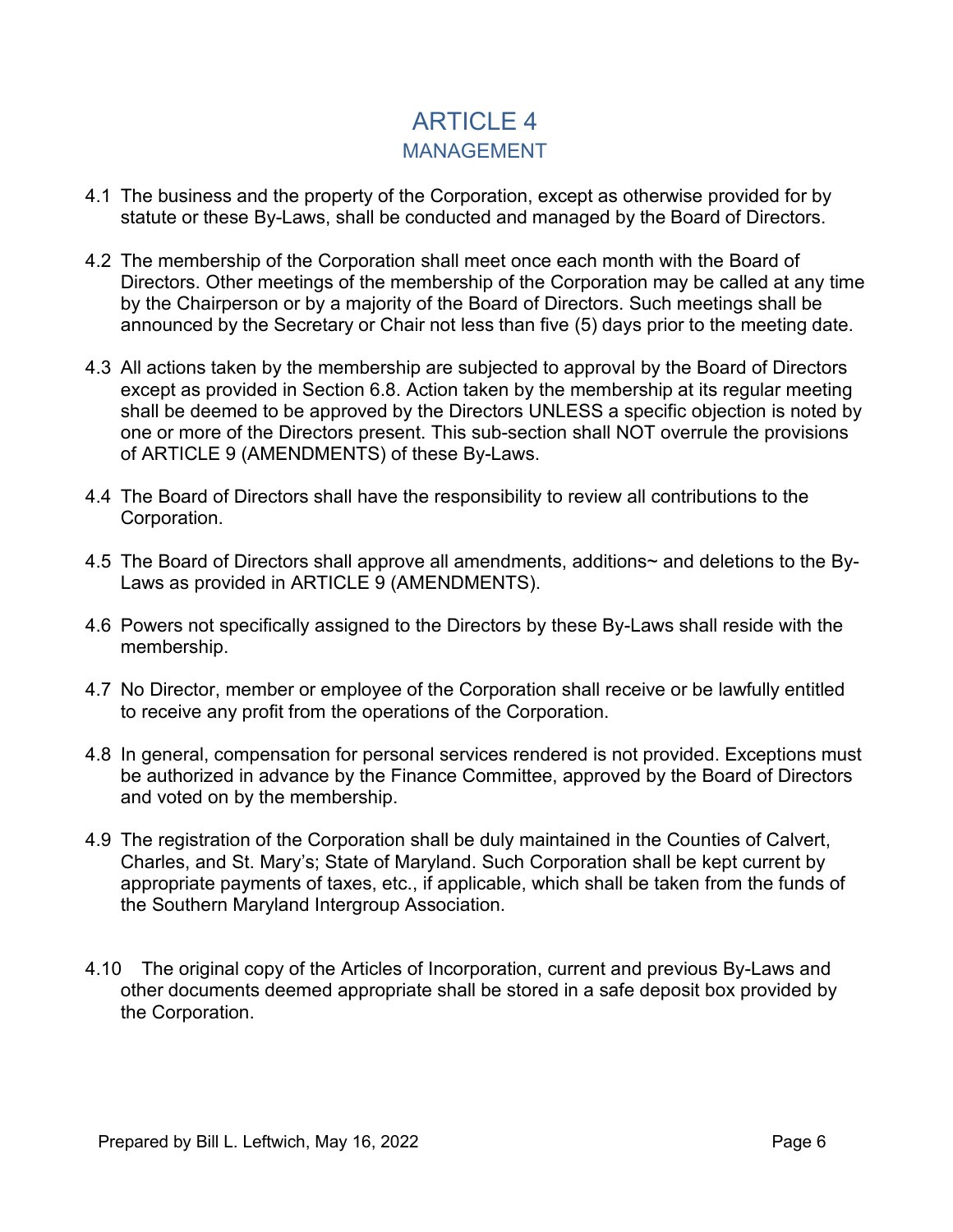## ARTICLE 5 **DIRECTORS**

- 5.1 The number of Directors shall be five (5); one (1) County Director from Calvert, Charles and St. Mary's Counties and two (2) Directors "at large". The location of the Directors' "Home Group' shall determine the "residence" of the Director. The Directors shall serve as officers of the Corporation. They shall be Chair, Vice Chair, Secretary, Treasurer and Parliamentarian. The Chair position shall rotate in succession among the three (3) Counties. In the event there are no qualified, willing candidates for Chair, the position shall rotate to the next County and the rotation shall continue.
- 5.2 EACH DIRECTOR MUST BE A MEMBER OF ALCOHOLICS ANONYMOUS. It is mandatory that each Director have at least two (2) years of continuous sobriety.
- 5.3 Directors shall be elected from the membership for two (2) year terms. The Chair and Secretary shall be elected in ODD NUMBERED years and the Vice Chair, Treasurer, and Parliamentarian shall be elected in the following year. No Director shall be elected to more than three (3) terms in succession. No Director shall serve a consecutive term in any one office. The terms of office shall begin on the second (2nd) Saturday of April. Each Director shall hold office until a qualified successor is elected unless the Director resigns, is removed or dies.

5.3.1 In the event the membership, as set forth in ARTICLE 3, Section 3.3, DOES NOT have a willing qualified candidate, then other candidates will be nominated.

5.3.2 When more than one (1) Director "resides" in the same County, they shall determine which is the "County Director". To ensure each County has a Board member, "County Directors" should maintain their "residence" during term in office. ARTICLE 5, Section 5.7.2 applies.

5.4 ELECTING THE DIRECTORS

5.4.1 The provisions of ARTICLE 7, Section 7.4 apply.

5.4.2 At the February Membership meeting, nominations will be accepted from the Nominating Committee. All nominations must comply with ARTICLE 5.

5.4.3 At the annual membership meeting in March, further nominations that comply with ARTICLE 5 will be accepted and the elections shall be held.

5.4.4 Elections shall be by office. Voting will be by secret written ballot except as provided below.

5.4.5 The parliamentarian shall distribute ballots to qualified voters only.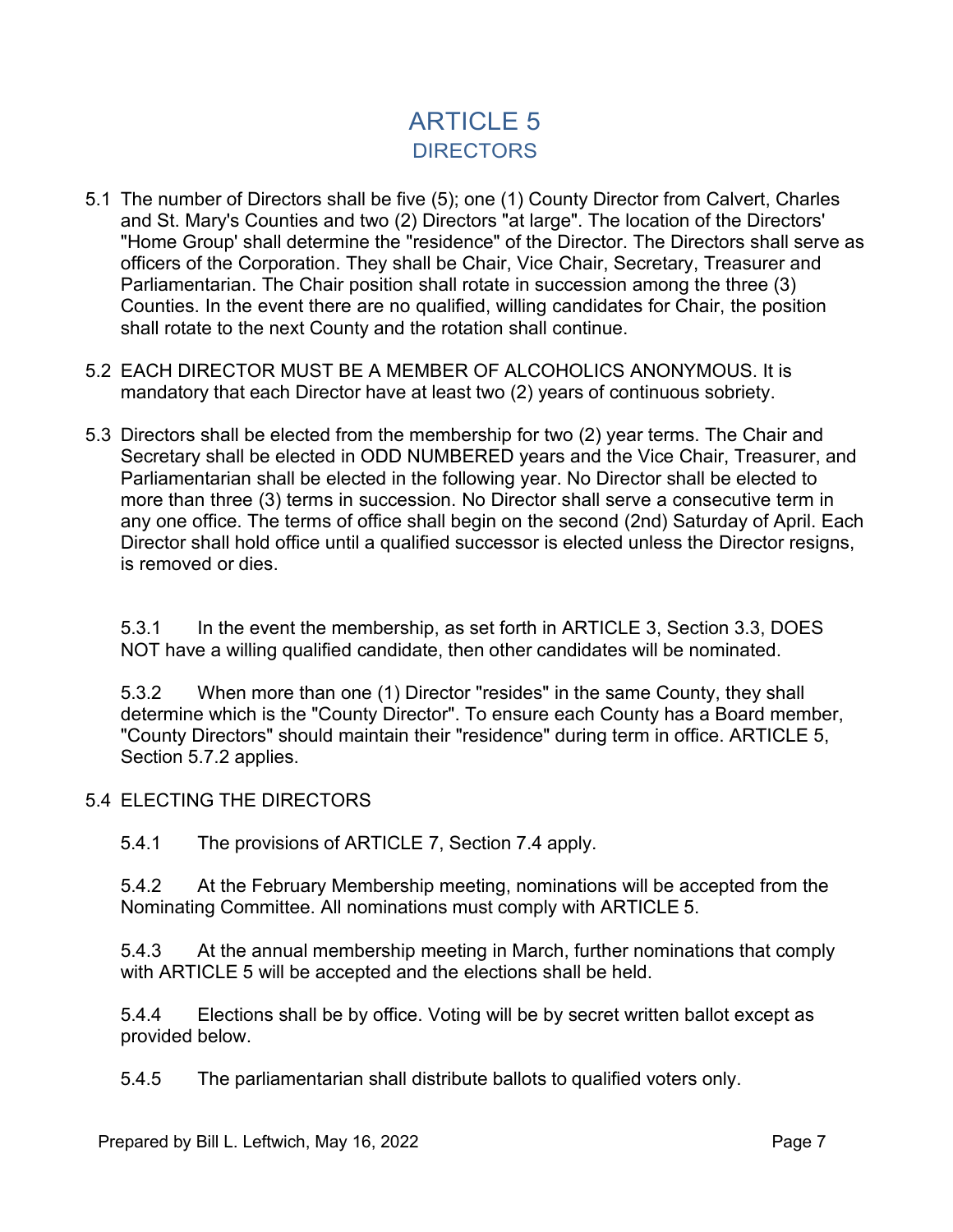5.4.6 Ballots shall be counted and the results announced by two (2) members designated by the Chair.

5.4.7 The nominee securing the largest number of votes shall be declared elected.

5.4.8 In the event of a tie vote between two (2) nominees, the names of both will be placed in a hat and the winner will be determined by random selection.

5.4.9 In the absence of an opposing nominee for any office, the Chair shall direct the Secretary to cast one (1) vote for the candidate who shall then be declared elected.

#### 5.5 DUTIES OF THE OFFICERS

5.5.1 CHAIR- The Chair shall be the Director of the Corporation and shall preside at all Board of Directors and Membership meetings. All powers ordinarily exercised by the President of a Corporation shall be exercised by the Chair. The Chair shall appoint all committees and serve as ex-officio member of all committees except the Nominating Committee.

5.5.2 VICE CHAIR- In the absence of the Chair, the Vice Chair shall assume all roles and authority usually vested in the Chair and can be assigned such other duties as the Chair may direct.

5.5.3 SECRETARY- The Secretary shall keep the minutes of all meetings of the Corporation and shall perform all duties of a Secretary of a Corporation. In the absence of the Chair and Vice Chair, the Secretary shall preside.

5.5.4 TREASURER- The Treasurer shall pay all obligations incurred by the membership, have charge of and be responsible for all funds, securities, receipts, disbursements of the Corporation and shall perform all duties ordinarily incidental to the office of a Treasurer. The Treasurer shall serve as the Chair of the Finance Committee.

5.5.5 PARLIAMENTARIAN -The Parliamentarian shall be responsible to ensure that all procedures, meetings, and actions taken by the Membership, Board of Directors and/or Executive Committee are in accordance with:

- A. The Articles of Incorporation
- B. The By-Laws of the Corporation
- C. Roberts Rules of Order

In the event of a conflict between the above, The Articles of Incorporation shall take precedence over the By-Laws and the By-Laws shall take precedence over Roberts Rules of Order. In the absence of the Chair, Vice Chair and Secretary, the Parliamentarian shall preside at the membership meetings.

5.5.6 ASSISTANTS - The Chair may appoint one or more Assistant Secretaries and/or Treasurers from the members of the Corporation to serve as needed.

Prepared by Bill L. Leftwich, May 16, 2022 **Prepared by Bill L. Leftwich, May 16, 2022**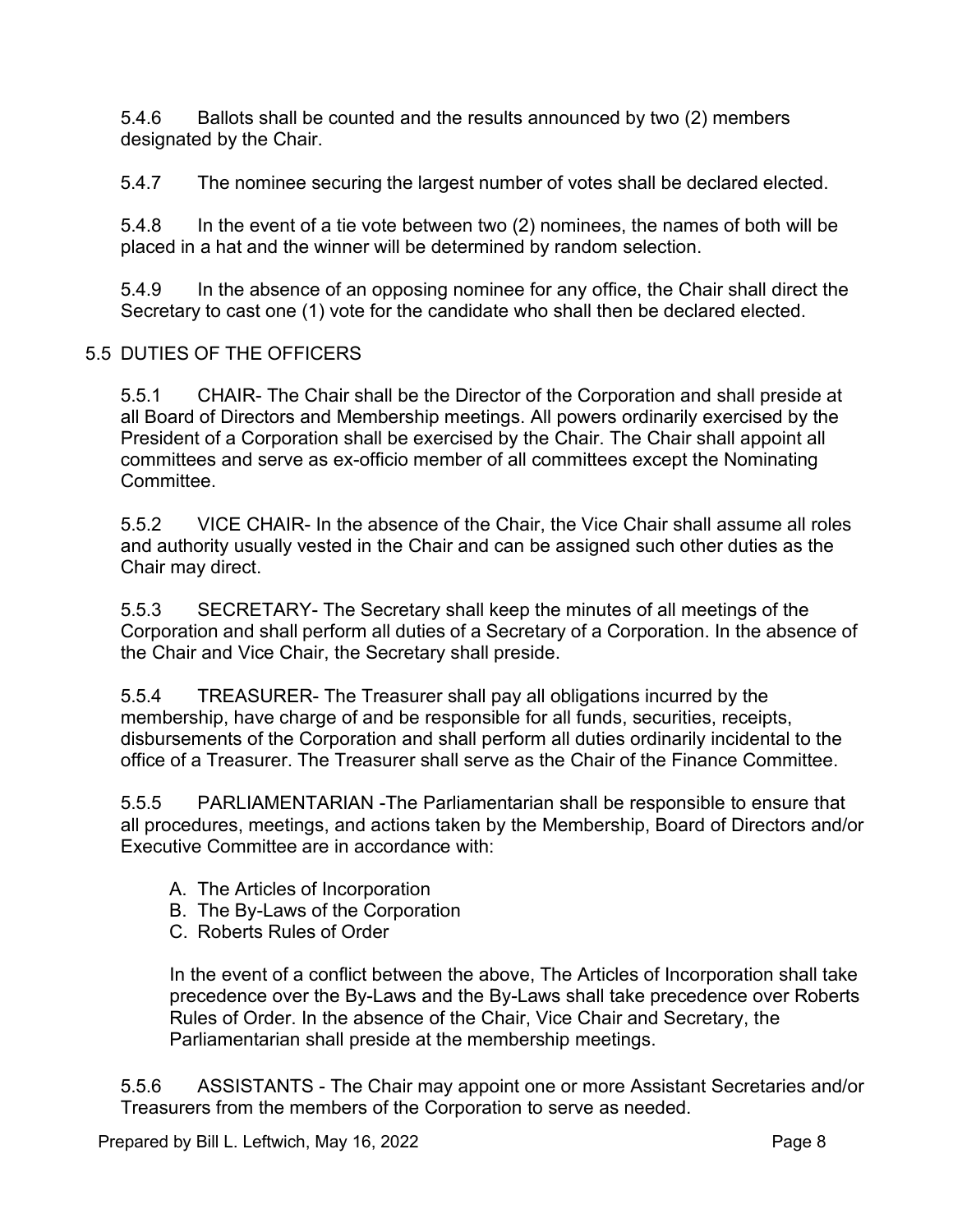#### 5.6 RESIGNATION OR REMOVAL OF DIRECTORS FROM OFFICE

5.6.1 Any Director who desires to resign should submit a written letter of resignation to the Board of Directors Chair. If the Chair chooses to resign, he/she should address the resignation to the Vice Chair. All other members of the Board shall be immediately notified of the resignation. The Chair shall hold an election at the next scheduled meeting of the membership to replace the Director for the remainder of the current term.

5.6.2 An unexplained absence from two (2) regularly scheduled meetings shall constitute just cause for removal.

5.6.3 Any member of the Board who drinks alcohol shall be removed.

5.6.4 Any Director may be removed for just cause. The majority vote of the membership shall prevail on a motion to remove a Director. No action shall be taken to remove a Director unless he/she has been advised by certified mail at least five (5) days prior to the meeting that the removal is to be considered. Prior to a vote being taken on the removal, the Director shall have the opportunity to speak on his or her behalf or to be represented by another to speak for him/her.

#### 5.7 MEETINGS OF THE BOARD OF DIRECTORS.

5.7.1 The Board of Directors shall meet each month with the membership to conduct affairs of the Corporation. Other meetings shall be held as needed. The Board of Directors Chair or any other two (2) Directors may call a meeting as required.

5.7.2 A quorum of three (3) Directors shall be necessary and sufficient to conduct all business of the Board provided always that two (2) of the members present shall be "County Directors".

> 5.7.2.1 In order to ensure timely transaction of Corporate affairs, each Director shall designate one person to cast his/her proxy vote AS A DIRECTOR. This proxy will be valid only during the term of office of the Director making the declaration. This proxy will be recorded with the Parliamentarian and may be changed at any time. This proxy vote will be cast ONLY in the absence of a Director as provided by Section 5.7.2 and ONLY in the event the Board of Directors are instructed to meet under the provisions of Section 6.8 of these By-Laws.

5.7.3 The Board shall keep minutes of its meetings and a full account of all of its transactions.

5.7.4 All meetings shall be open to any AA member who has business with the Board.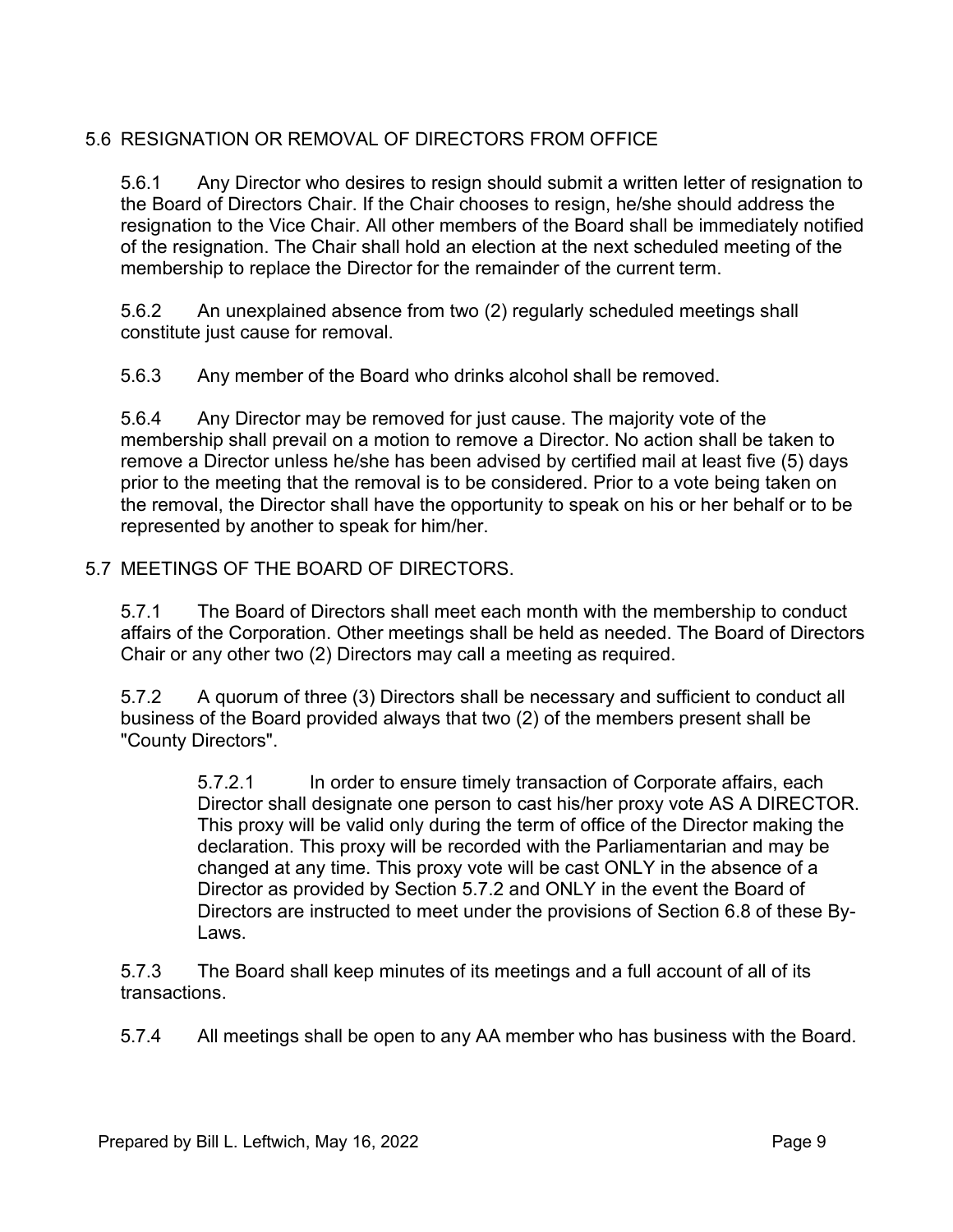### ARTICLE 6 MEMBERSHIP MEETINGS

- 6.1 The provisions of Section 4.2 apply.
- 6.2 All meetings of the membership shall be open to any AA member and shall be conducted in accordance with Roberts Rules of Order unless otherwise provided in the Articles of Incorporation or herein. The meeting will be held the second Saturday of each month at a time to be set by the membership.

6.2.1 An annual meeting of the members of the Corporation shall be held at the Intergroup Office or elsewhere, on the second (2nd) Saturday of March of each year at the designated meeting time. The purpose of this meeting is to elect Directors.

6.2.2 During the first (1st) week of February each year, each Intergroup Representative will notify his/her group of the date, time, place and purpose of the annual meeting.

- 6.3 A quorum consists of five (5) VOTING members and at least two (2) Directors. A quorum thus constituted shall be necessary and sufficient to conduct any business of the membership except as provided elsewhere in these By-laws.
- 6.4 At all meetings, wherever practical, the order of business shall be as follows:
	- A. Call to order
	- B. Reading of minutes of Preceding Meeting(s)
	- C. Reports of Officers and Committees
	- D. Elections of Officers/Directors (When required)
	- E. Old Business
	- F. New Business
	- G. Good of the Order
	- H. Adjournment
- 6.5 At every meeting, each AA Group shall be entitled to one (1) vote. The Parliamentarian shall monitor and validate all voting and shall resolve any questions or disputes regarding voting authority in accordance with these By-Laws.
- 6.6 The Members of the Board shall relinquish their voting rights upon election to the Board except for the Chair who shall have the right to cast the decisive vote in case of a TIE VOTE ONLY. Because of this the affected group should ensure it has a vote at all meetings. Directors may introduce business and make motions.
- 6.7 Any AA member can participate in discussion. Only Representatives and Standing Committee Chairs may introduce business, make motions and vote. The provisions of Sections 3.2, 3.3, 6.6 and 7.2 apply.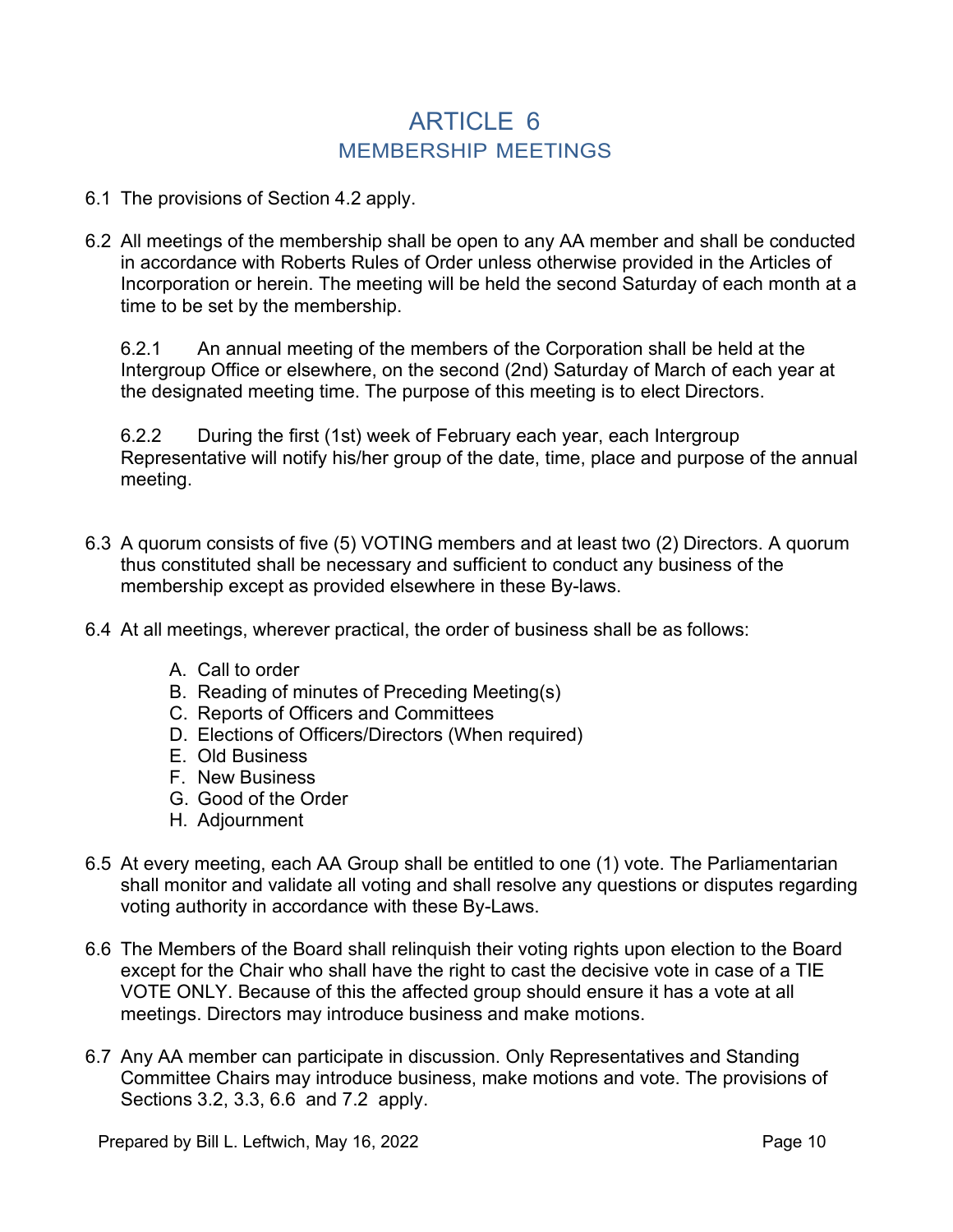#### 6.8 OVERRULING THE BOARD OF DIRECTORS

6.8.1 In the event the Board elects to refer any action taken by the membership to the full Board of Directors for consideration, this referral shall be recorded in the minutes of the membership meeting. The matter must be considered by the Board of Directors prior to the next meeting of the membership and its decision announced at that meeting

6.8.2 If a referral is noted as outlined in Section 6.8.1, the membership may, upon simple majority vote, elect to recess the membership meeting and instruct the Board of Directors to meet and consider the matter forthwith.

> 6.8.2.1 If a quorum of the Board of Directors is present as provided by Section 5.7.2, they shall immediately convene and consider the question and report its decision to the membership.

> 6.8.2.2 If a quorum is not present, the Chair will advise the membership that a meeting cannot be held due to the lack of a quorum.

6.8.2.3 The membership may, by a two-thirds (2/3) vote, instruct the Board to convene by use of the proxy votes recorded with the Parliamentarian under the provisions of Section 5.7.2.1.

6.8.3 If the Board of Directors votes to overrule the membership, the decision will be announced to the membership with an explanation.

6.8.4 The membership may overrule a decision of the Board by a two thirds (2/3) majority vote.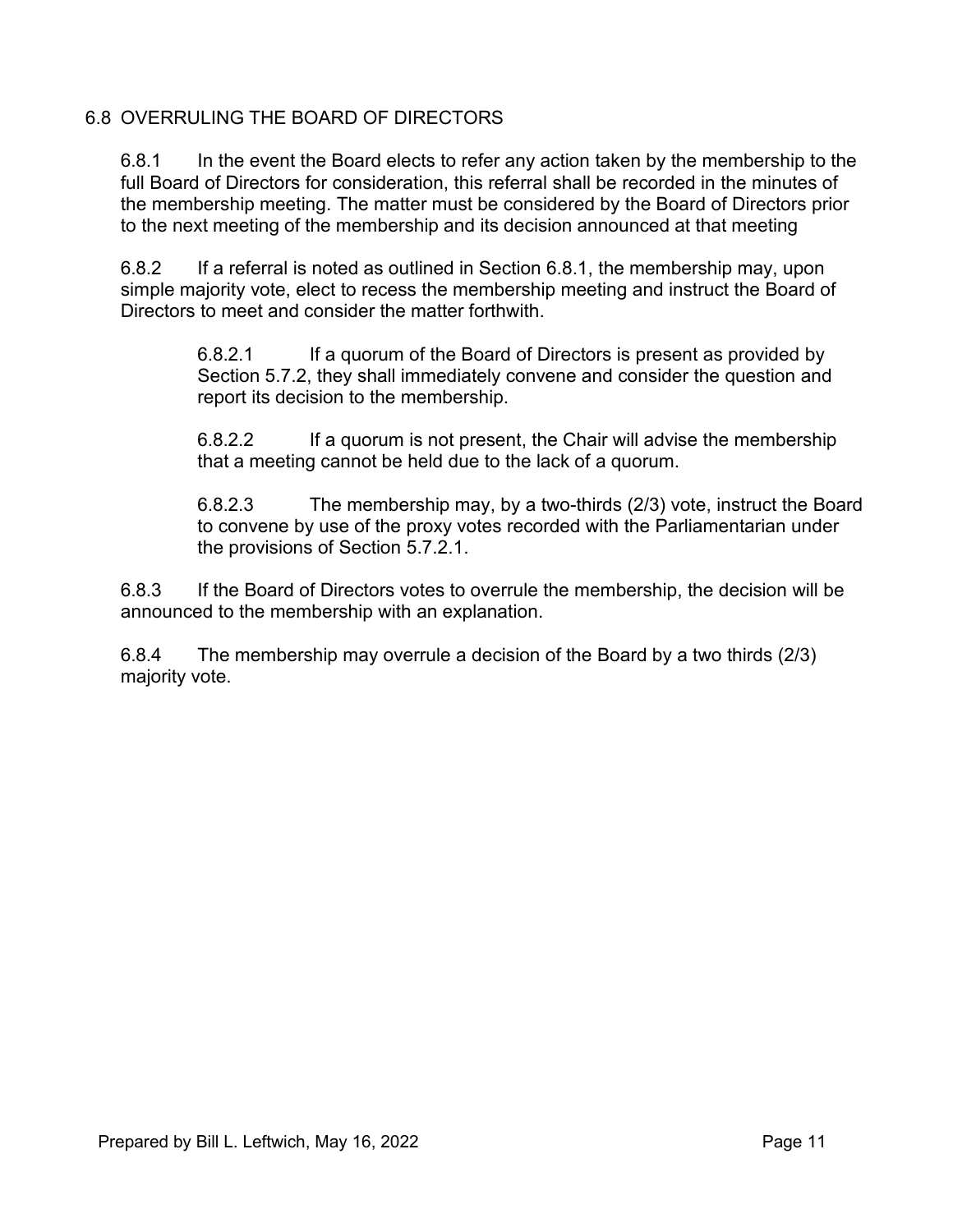## ARTICLE 7 **COMMITTEES**

#### 7.1 Section 5.5.1 shall apply.

#### 7.2 STANDING COMMITTEES

7.2.1 The Standing Committee Chairs shall serve for a period of one (1) year from May 1st through April 30th. Chairs should have a minimum of one (1) year continuous sobriety. They shall consist of the following:

A. Telephone B. Where &When C.Corrections and Treatments(C&T) D.Public Information/Cooperating with the Professional Community(PI/CPC) E. Finance F. Bookstall G.SMIA Website H.Lifeline

#### 7.3 DUTIES OF THE COMMITTEES

7.3.1 TELEPHONE -The Committee shall be responsible for, but not limited to, maintaining a current 12th Step telephone listing and meeting list (including changes) at the Answering Service Office. The monthly report should reflect the general areas from which calls were received. AA Guidelines MG-12 apply.

7.3.2 WHERE & WHEN- The Committee shall be responsible to collect and maintain information on group changes and prepare and publish revised meeting list when decided by vote of the membership. SMIA Publishing Guidelines are germane.

7.3.3 CORRECTIONS AND TREATMENT (C&T) - In the absence of a SMIA C&T chair each county may, if they wish, send a representative to request support from the Intergroup for their C&T activities. ARTICLE VI, Section 6.7 are germane for voting purposes. AA Guidelines MG-06 Corrections Committees and MG-14 Treatment Facilities Committees apply.

7.3.4 PUBLIC INFORMATION/COOPERATING WITH THE PROFESSIONAL COMMUNITY (PI/CPC)- In the absence of a SMIA PI/CPC chair each county may, if they wish, send a representative to request support from the Intergroup for their PI/CPC activities. ARTICLE VI, Section 6.7 germane for voting purposes. AA guidelines MG-07 Public Information and MG-11 Cooperation with the Professional Community apply.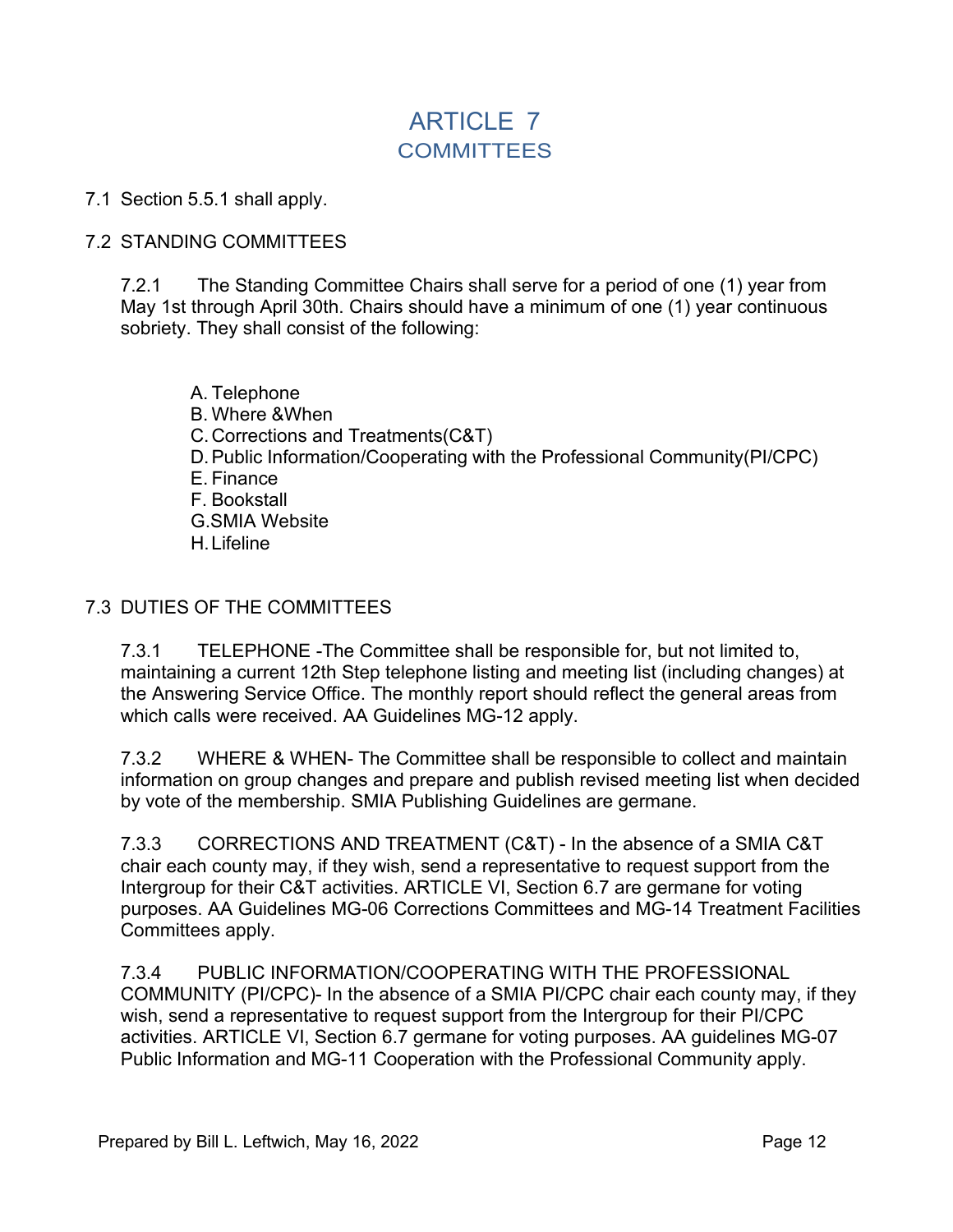7.3.5 FINANCE - The Treasurer shall serve as the Chair of the Finance Committee which shall consist of three (3) members, two (2) of whom shall not be current officers of the Corporation. This Committee shall have the authority to incur any essential immediate expenditure not to exceed Two Hundred Dollars (\$200.00). All such expenditures shall be reported to the membership at the next meeting.

7.3.6 BOOKSTALL - The Committee shall be responsible for the overall operation of the Bookstall in a profitable manner. ONLY AA Conference-approved material will be ordered and sold, with the exception of Grapevine materials and anniversary medallions (Chips). The Treasurer shall reimburse the Bookstall from the budget(s) of the Committee(s)requiring materials. Profits after operating expenses shall be transferred to the General Fund.

7.3.7 LIFELINE -The Editor shall collect and prepare information for the publication of the newsletter and ensure adequate copies are available at the monthly meeting. SMIA Publishing Guidelines are germane.

7.3.8 SMIA Web Site -The Committee shall be responsible for the overall operation of the SMIA Web Site. The Committee will be responsible for material displayed on the Web Site and thelegality thereof. The Treasurer shall reimburse the Committee for operating costs incurred, not to exceed \$150.00 per month. SMIA Publishing Guidelines are germane.

#### 7.4 NOMINATING COMMITTEE

7.4.1 The Nominating Committee shall be appointed by the Chair at the regular meeting of the membership during the month of January. The Committee shall consist of at least three (3) members, one (1) each from Calvert, Charles and St. Mary's Counties.

7.4.2 At the regular February membership meeting, the Committee will submit specific nominations for the offices of:

- A. Chair
- B. Vice Chair
- C. Treasurer
- D. Secretary
- E. Parliamentarian

7.4.3 The nominations shall comply with the provisions of ARTICLE 5 of these By-Laws.

#### 7.5 SPECIAL COMMITTEES

7.5.1 The Serenity Breakfast, Picnic and Gratitude Dinner Committee Chairs are appointed each year.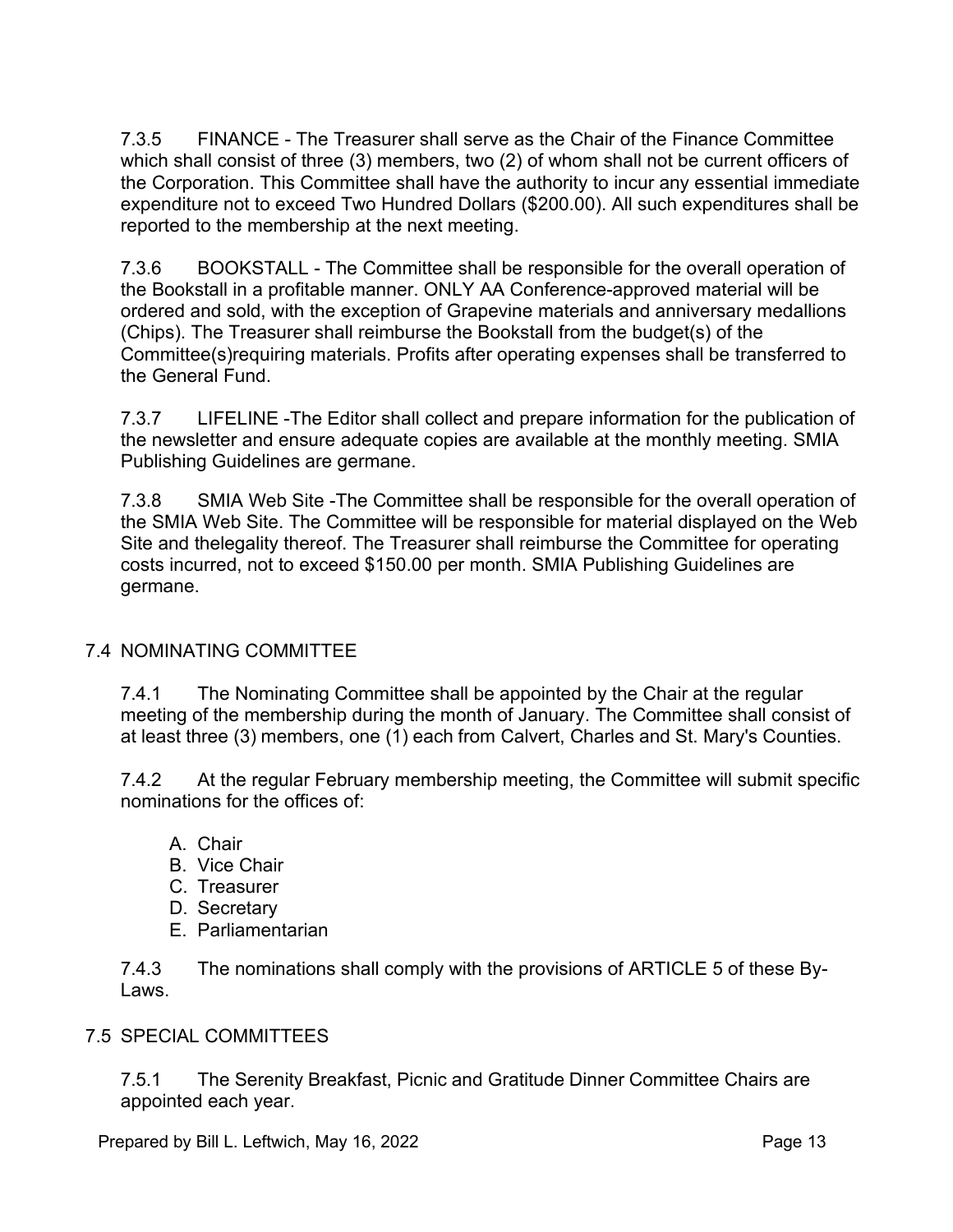## ARTICLE 8 FISCAL POLICY

- 8.1 ALL CONTRIBUTIONS of money, goods and/or services shall be accepted in strict adherence to the principle that we are self-supporting. No contributions shall be accepted without the unanimous approval of the Finance Committee. The provisions of section 4.4 apply.
- 8.2 The budget for the Corporation shall be adopted annually at the May meeting of the membership. The Treasurer and the Finance Committee shall prepare a budget proposal for consideration and discussion at the April meeting. In election years, both the newly elected and the outgoing Treasurers shall participate. The fiscal year shall be from May 1st to April 30th.
- 8.3 All motions brought before the membership requiring funds will include an estimate of cost. The Treasurer shall report on the status of the budget before discussion takes place. This report shall include recommendations for budget revisions if adjustments are required.
- 8.4 The regular checking and savings accounts shall bear the signatures of the Treasurer, Chair and Vice Chair. Two (2) signatures shall be required to disburse funds. The special accounts shall also bear three (3) signatures, two (2) of which shall be required to disburse funds. One signature disbursing funds must be that of a Board Member. Electronic disbursement of funds require the Chair and/or Vice Chair approval via email which must be maintained for audit purposes.
- 8.5 The Prudent Reserve is defined as funds required to support activities for a period of three (3) months should no income from any source is received. Additional funds may be set-aside in savings to support special projects or planned purchases of high cost equipment approved by the membership.
- 8.6 With the exception of the purchase of large equipment items, the budget should be balanced and provide for some funds being added to the Prudent Reserve each year.
- 8.7 In the event that SMIA funds are greater than the Prudent Reserve, and there are no special projects or planned equipment purchases requiring savings, all funds in excess of the Prudent Reserve shall be sent monthly to World Services and Maryland General Services on a 60/40 percent basis after a vote of the membership.
- 8.8 The Board of Directors shall ensure that the General Fund be audited annually and whenever the Treasurer leaves their position. Should any Special Event(s) account be set up, they shall be audited upon completion of the event.
- 8.9 In the event SMIA dissolves, the funds are to be dispersed to AA World Services and Maryland General Services on a 60/40 basis.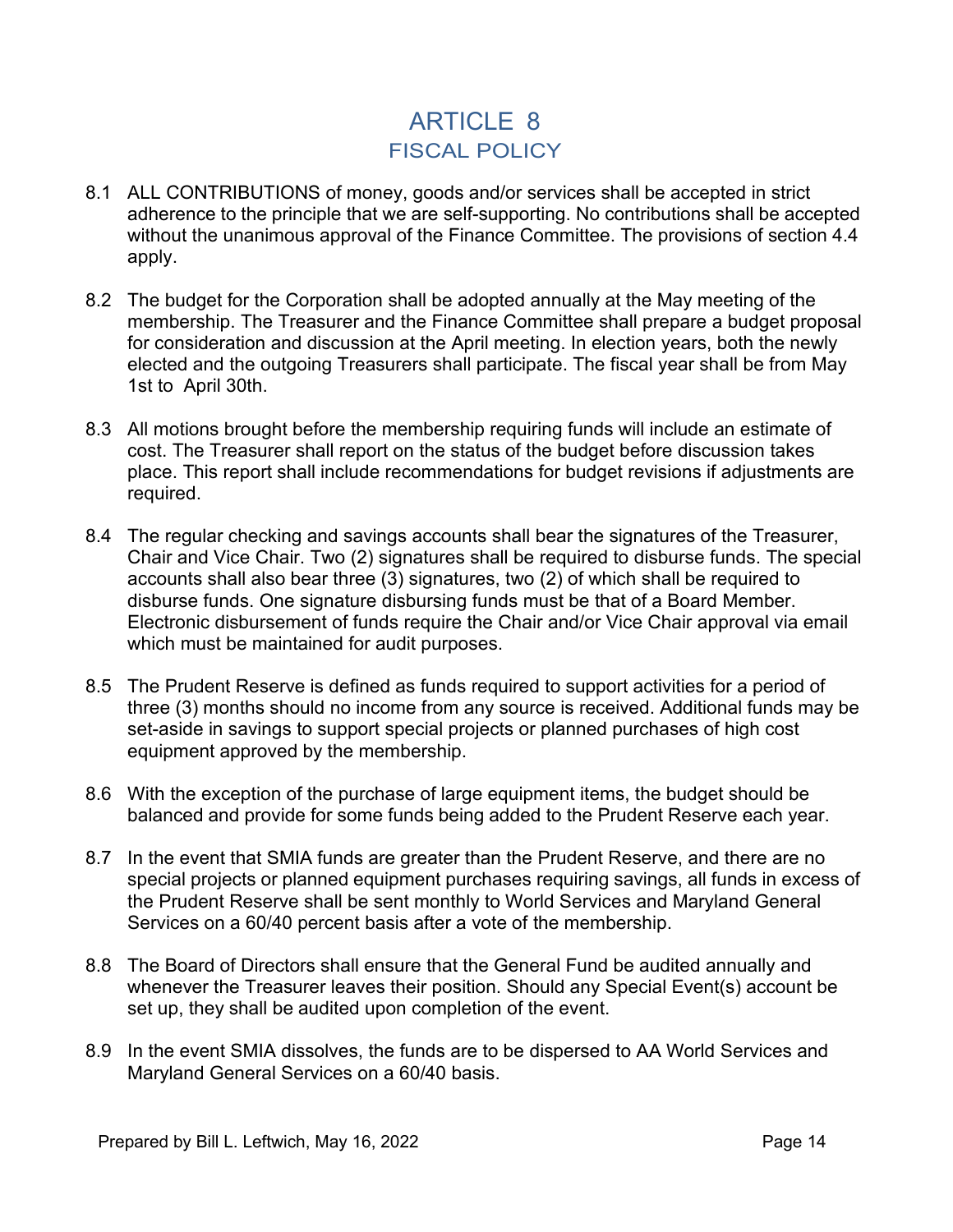## ARTICLE 9 ADMENDMENTS I

- 9.1 The provisions of Section 4.5 apply.
- 9.2 Any duly elected Intergroup Representative may introduce an amendment. It must first be introduced at a regular meeting of the membership. After all discussion has been heard, the question of voting on the amendment shall be called. Majority rule shall prevail. If the vote approves submission of the amendment, the proposed amendment shall be referred to the Directors for formal wording. The formal amendment shall be prepared in time for the next meeting of the membership (or sooner if the Directors so desire). The Secretary shall read the formal amendment to the membership. Such reading shall take place at two (2) consecutive normally scheduled meetings of the membership. (The first reading may be at the meeting where the matter was first introduced.) Immediately following the second reading of the amendment, it shall be voted upon by the membership. A two thirds (2/3) majority of all members present shall be necessary to approve the amendment. If it is approved by the membership, it shall be submitted to the Board of Directors.
- 9.3 The Board of Directors shall approve or disapprove all amendments, additions and deletions to the By-laws. The Board shall have a period of thirty (30) days to act upon any change. Failure of the Board to formally act on an amendment shall constitute approval. A majority vote by the Board shall be sufficient to approve or reject an amendment.
- 9.4 The Board of Directors shall make their decision known to the membership at the next regular meeting of the membership.
- 9.5 Adverse decisions of the board of Directors may be overruled using the provisions of Section 6.8 of these By-Laws.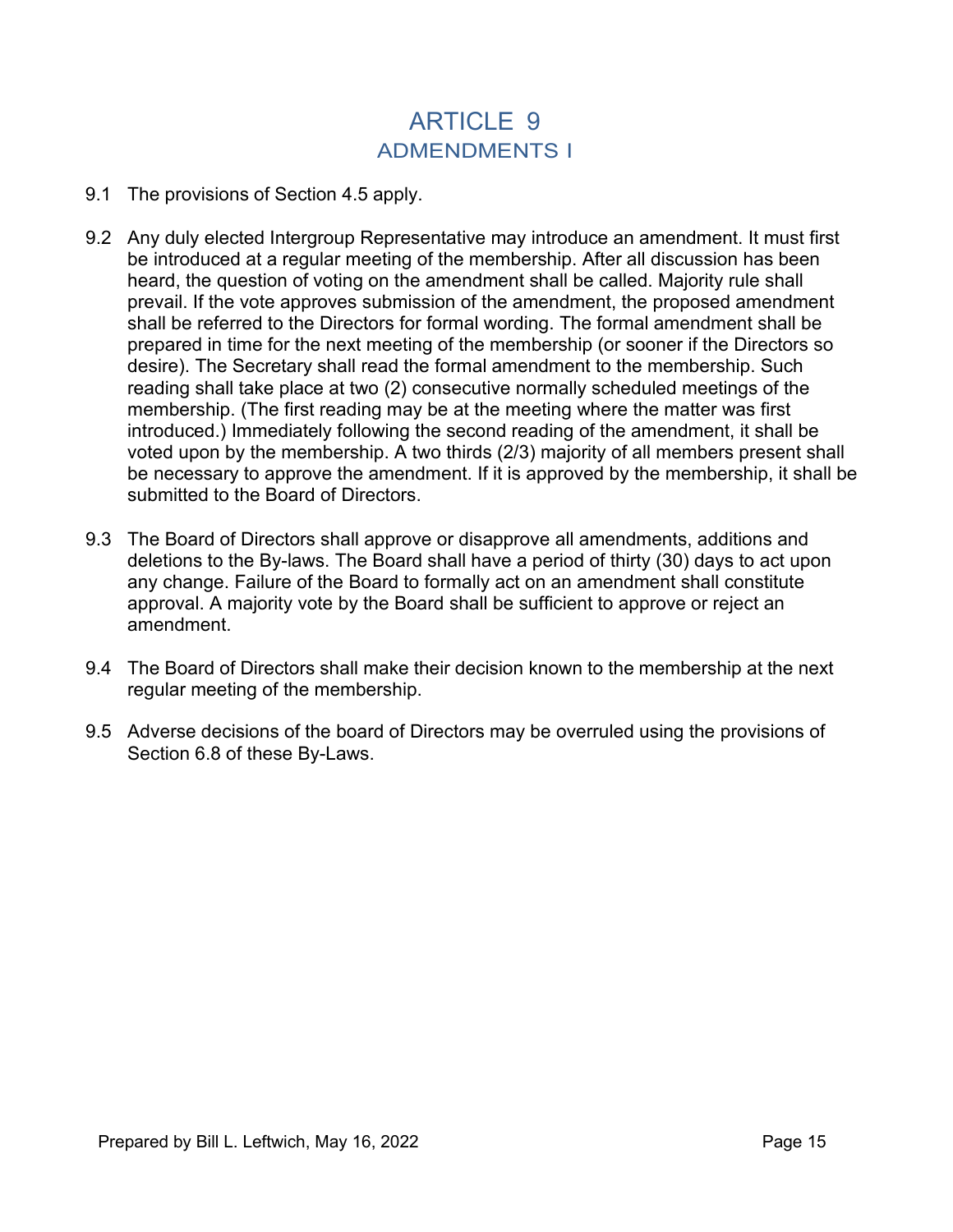### ARTICLE 10 ADMENDMENTS II

- 10.1 These By-Laws shall become effective upon adoption and shall remain in full force and affect until such time as they are either amended, revised or repealed as set forth in ARTICLE 9.
- 10.2 Nothing in these By-Laws shall be construed as interfering with the autonomy, the internal business, policies or organization of any of the local groups forming the Corporation.
- 10.3 Upon adoption, these By-Laws shall supersede and replace all previous By-Laws.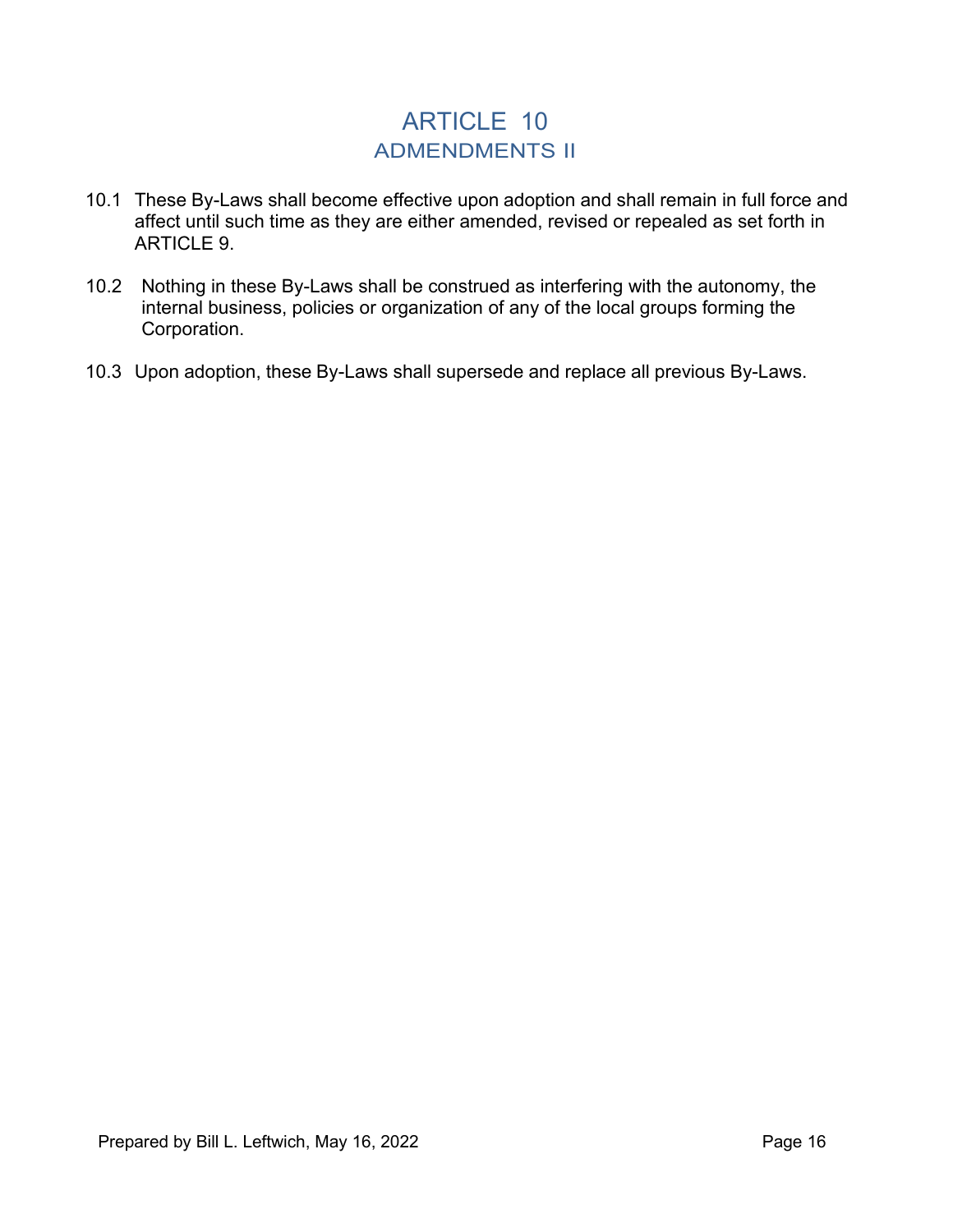## ARTICLE 11 Amendment III

- 11.1 It is imperative that all business conducted by the SMIA and the committees that service SMIA responsibilities as outlined in Article 7 of these By-Laws, is done so with minimal disruption, interference, or conflict.
- 11.2 There will be natural disagreements during discussions of SMIA business. This is understood, and when those discussions reach a point of disorder as perceived by the SMIA Parliamentarian, the Parliamentarian will intervene in accordance with Article 5, Section 5, and Sub-section 5 of these By-Laws.
- 11.3 When a member becomes so disruptive that the meeting cannot continue, and the member will not adhere to the Parliamentarian's request to restore order, that member will be asked to leave the meeting.
- 11.4 If this behavior is repeated by the same member, the SMIA Chair will contact the Program Chair or GSR for the member group and request that a new SMIA Representative be appointed for that group. If the member is not a representative of, or is not affiliated with a singular or specific group, the SMIA Chair will contact the DCM of the District where that member has provided the majority of service in relation to the SMIA
- 11.5 This is also applicable to all other business conducted by and provided by the SMIA including The Bookstall, The Where and When, The Lifeline, The Telephone Service, The Treasury, The Website, The Picnic, The Serenity Breakfast, The Gratitude Dinner, and Bridging the Gap. Members must not interfere with the good order of these service offerings. Interference with these service offerings will be documented and provided to the SMIA Chair and SMIA Parliamentarian. The member will be asked not to interfere and if they refuse, they will be excluded from conducting business with any of those committees.
- 11.6 The SMIA Chair must provide documented examples of the member's unruly behavior to the group or district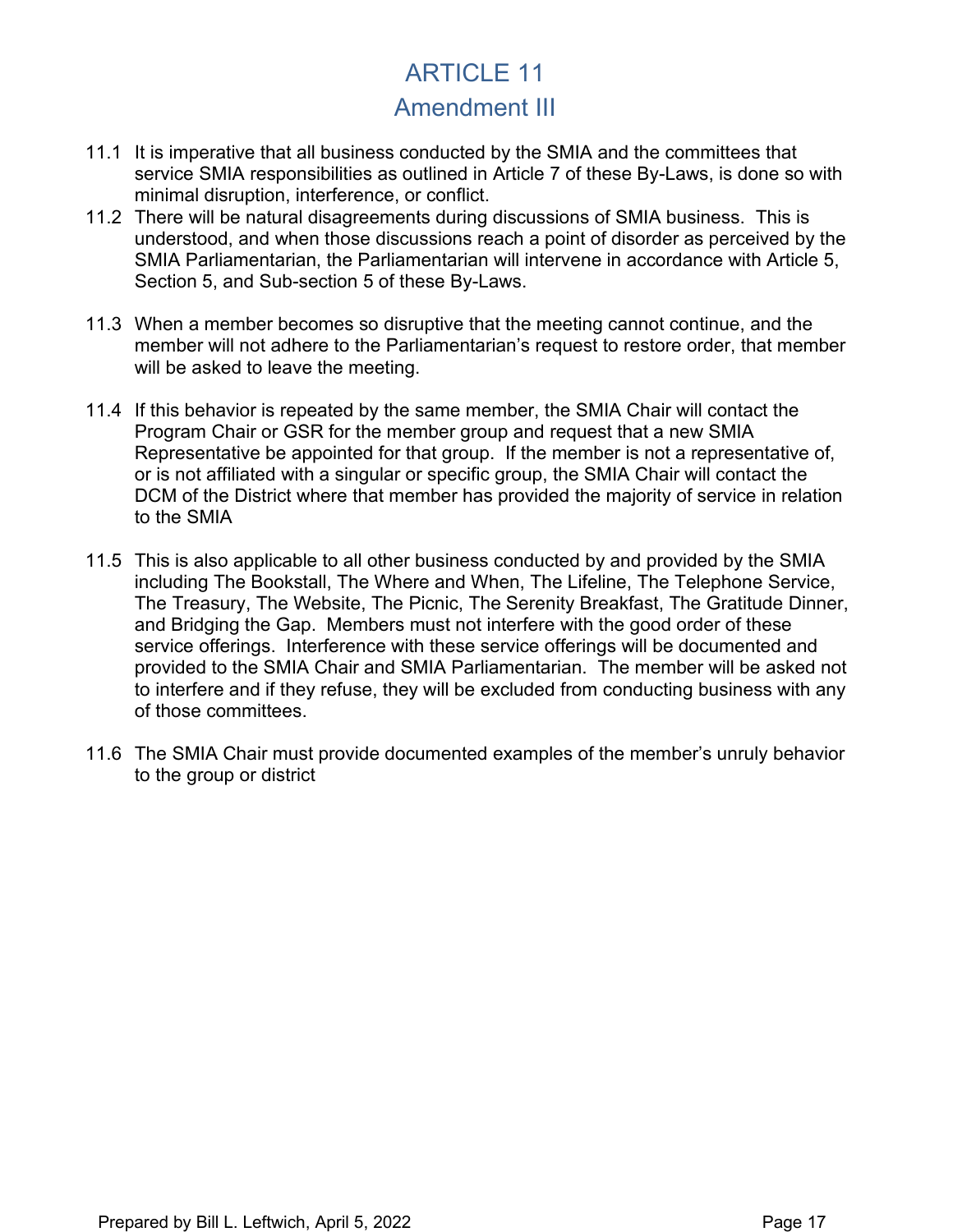## ARTICLE 12 Amendment IV

- 12.1 In March 2020, the SMIA was confronted with the COVID-19 Pandemic. This resulted in several business challenges that transcended into the following year, 2021. When the nominations for Vice-Chair and Treasurer were due in February 2021, there were no available nominees, thus the Board and Membership unanimously voted to extend the terms of both Board positions to August 2021. In August 2021, we still had no nominees. We again voted unanimously to extend those positions until the next election cycle; April 2022. Additionally, and for the purpose of maintain continuity, we unanimously voted to extend the Chair and Secretary positions to April 2023. The Parliamentarian position remained in alignment with EVEN NUMBERED years.
- 12.2 The revisions pursuant to this Amendment were made to Article 5, Section 3.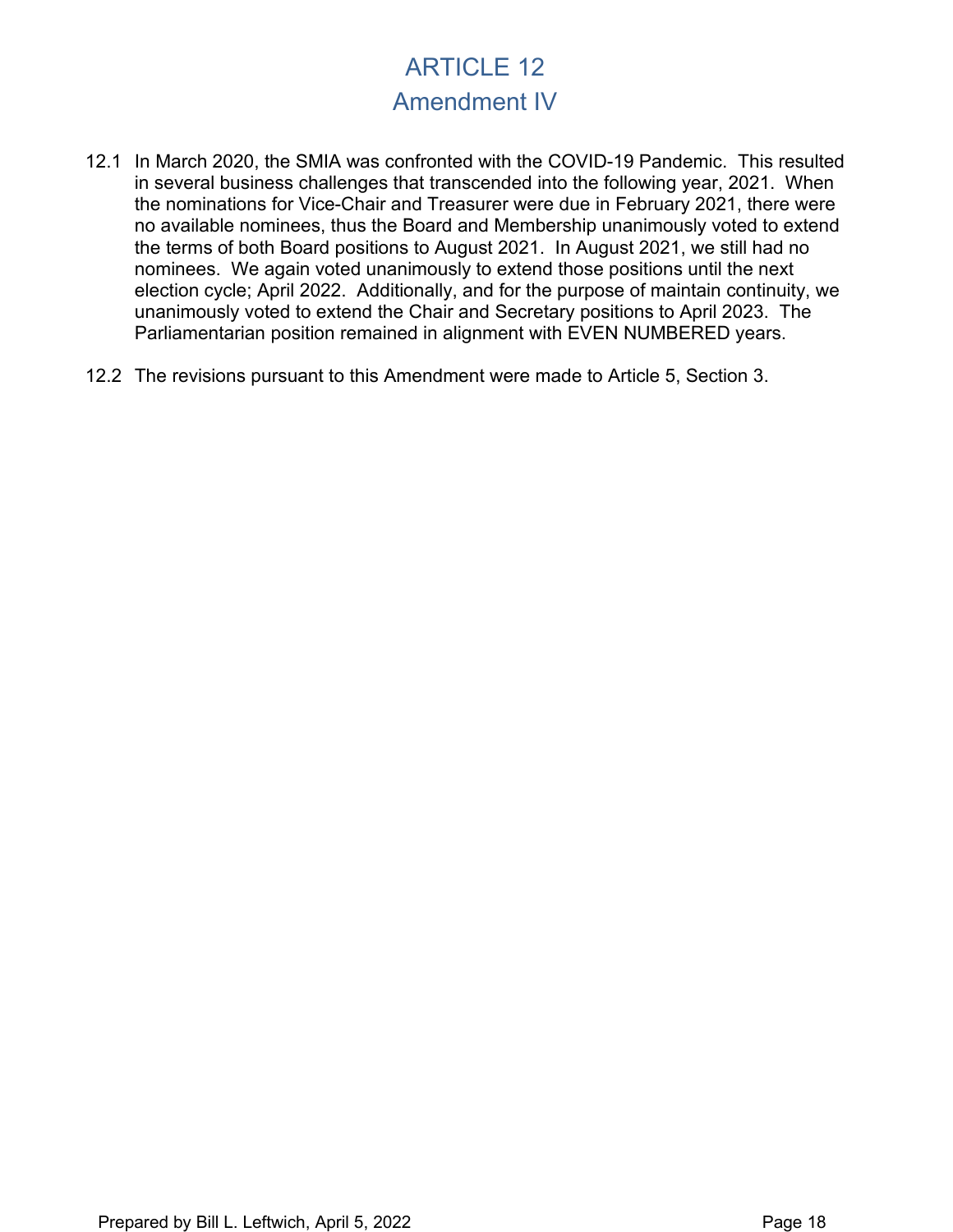12.1 CERTIFICATION SMIA Board of Directors

Bill Leftwich

**Chairperson** 

\_\_\_\_\_\_\_\_\_\_\_\_\_ Katherine Lucas

Vice-Chair

\_\_\_\_\_\_\_\_\_\_\_\_\_ Tressie Fletcher

**Secretary** 

Rebecca Bohn<br>————————————————————

**Treasurer** 

Rob Andrews

**Parliamentarian** 

A true copy of the approved By-Laws. Voted on and passed by the General Membership in May 2022 and approved by the Board of Directors May 2022, replacing and superseding any and all previous By-Laws.

**Signature:** [Bill Leftwich \(May 16, 2022 10:24 EDT\)](https://na1.documents.adobe.com/verifier?tx=CBJCHBCAABAAjJ_e1dEkP4UcIpHhy9i11z2gotjVviDf) **Email:** smia.chair@somdaa.org

Signature: [Tressie Fletcher \(May 30, 2022 07:50 EDT\)](https://na1.documents.adobe.com/verifier?tx=CBJCHBCAABAAjJ_e1dEkP4UcIpHhy9i11z2gotjVviDf)

**Email:** smia.secretary@somdaa.org

**Signature:** Katherine Lucas (May 29, 2022 21:19 EDT) **Email:** smia.chair@somdaa.org [Katherine Lucas \(May 29, 2022 21:19 EDT\)](https://na1.documents.adobe.com/verifier?tx=CBJCHBCAABAAjJ_e1dEkP4UcIpHhy9i11z2gotjVviDf) smia.vicechair@somdaa.org

**Signature:** ALA BOR **Email:** smia.secretary@somdaa.org [Rebecca Bohn \(May 30, 2022 08:00 EDT\)](https://na1.documents.adobe.com/verifier?tx=CBJCHBCAABAAjJ_e1dEkP4UcIpHhy9i11z2gotjVviDf) smia.treasurer@somdaa.org

Signature: *[Rob Andrews](https://na1.documents.adobe.com/verifier?tx=CBJCHBCAABAAjJ_e1dEkP4UcIpHhy9i11z2gotjVviDf)* ws (Jun 2, 2022 07:50 EDT)

**Email:** smia.parliamentarian@somdaa.org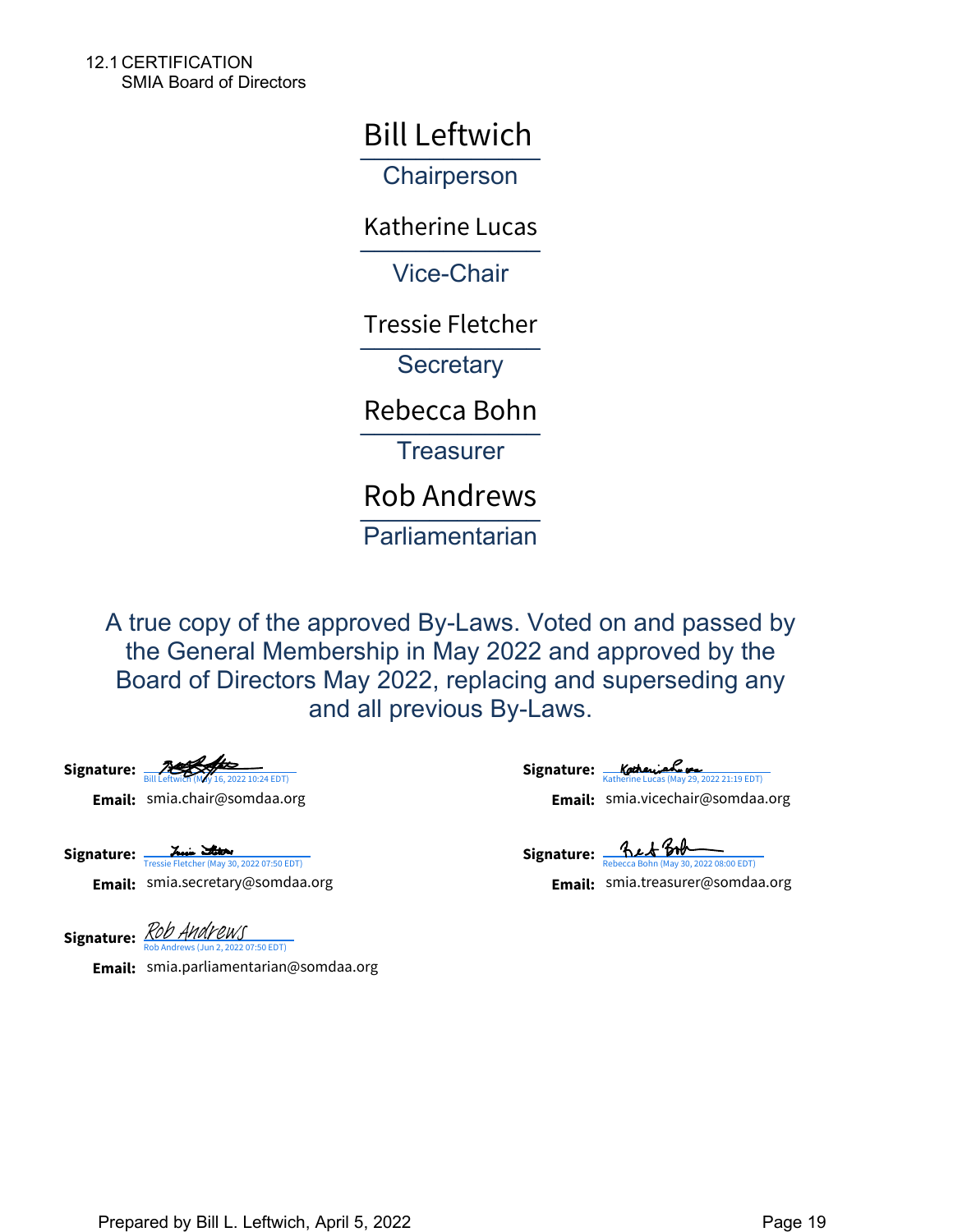# SMIA By-Laws 2022

Final Audit Report 2022-06-02

## "SMIA By-Laws 2022" History

- **D** Document created by Bill Leftwich (BLLEFTWICH@COMCAST.NET) 2022-05-16 - 2:20:52 PM GMT- IP address: 73.134.245.119
- $\boxtimes$  Document emailed to Bill Leftwich (smia.chair@somdaa.org) for signature 2022-05-16 - 2:22:58 PM GMT
- **Email viewed by Bill Leftwich (smia.chair@somdaa.org)** 2022-05-16 - 2:23:14 PM GMT- IP address: 73.134.245.119
- $\mathscr{O}_\bullet$  Document e-signed by Bill Leftwich (smia.chair@somdaa.org) Signature Date: 2022-05-16 - 2:24:36 PM GMT - Time Source: server- IP address: 73.134.245.119
- Document emailed to Katherine Lucas (smia.vicechair@somdaa.org) for signature 2022-05-16 - 2:24:38 PM GMT
- **Email viewed by Katherine Lucas (smia.vicechair@somdaa.org)** 2022-05-16 - 3:31:43 PM GMT- IP address: 69.147.92.87
- New document URL requested by Katherine Lucas (smia.vicechair@somdaa.org) 2022-05-29 - 8:42:34 PM GMT- IP address: 100.15.0.228
- **Email viewed by Katherine Lucas (smia.vicechair@somdaa.org)** 2022-05-30 - 1:17:35 AM GMT- IP address: 172.225.249.47
- $\mathscr{O}_0$  Document e-signed by Katherine Lucas (smia.vicechair@somdaa.org) Signature Date: 2022-05-30 - 1:19:03 AM GMT - Time Source: server- IP address: 100.15.0.228
- Document emailed to Tressie Fletcher (smia.secretary@somdaa.org) for signature 2022-05-30 - 1:19:04 AM GMT
- **Email viewed by Tressie Fletcher (smia.secretary@somdaa.org)** 2022-05-30 - 11:49:02 AM GMT- IP address: 73.134.245.119

### Adobe Acrobat Sign